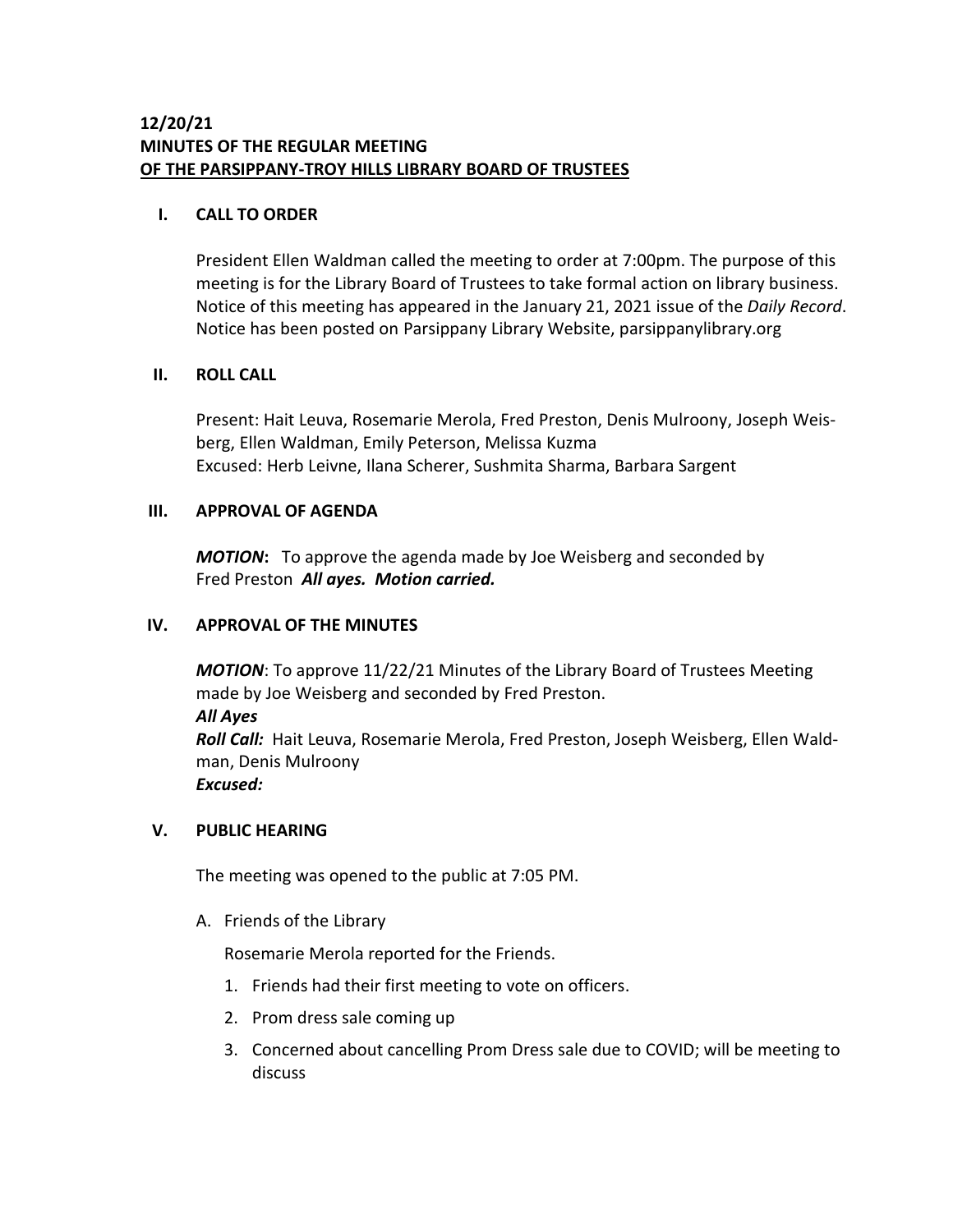# **VI. REPORTS**

# A. Finance

- Melissa has done a lot of work on the budget
- No info about 2022 medical premium yet
- Will be voting to revise 2021 revenue & budget as well as pass 2022 revenue & budget
- Melissa received an email from the town saying we owe them \$32,000 in medical benefits that needs to be paid by the end of the year; there is a meeting set up for tomorrow morning to discuss
- B. Buildings and Grounds
	- Main issue is the new LH building
	- State Librarian met with Janet our project manager & we told her that based on our most recent cost estimate, our project is approximately \$3mil over budget
	- Looking for ways to bring project back into a manageable budget
	- If there are substantial changes, it would have to be voted on again by the legislature, so we want to avoid that if at all possible.
- C. Personnel
	- We have had two staff members at LKH in last week tested positive for COVID
	- Current guidance is that vaccinated people don't have to quarantine after exposure as long as they're not showing symptoms but unvaccinated people have to quarantine
	- Reduced hours at LKH this week because we're short staffed due to quarantining staff
	- One of our Children's librarians at the main branch and 2 part time library assistants at LH have resigned
	- So far we've had good luck filling our open full time positions but part time positions have been harder to fill
	- Some concern about staffing moving forward due to the labor shortage and the abundance of open positions in libraries right now
	- Performance evaluations for all staff due to be completed by the end of this month
	- Director's evaluation will be done before the January board meeting  $\omega$  6:30
- D. Policy
	- Notary Policy
		- o Small typo in middle
	- Study Room Policy
		- o Change to "groups will adhere to library rules"